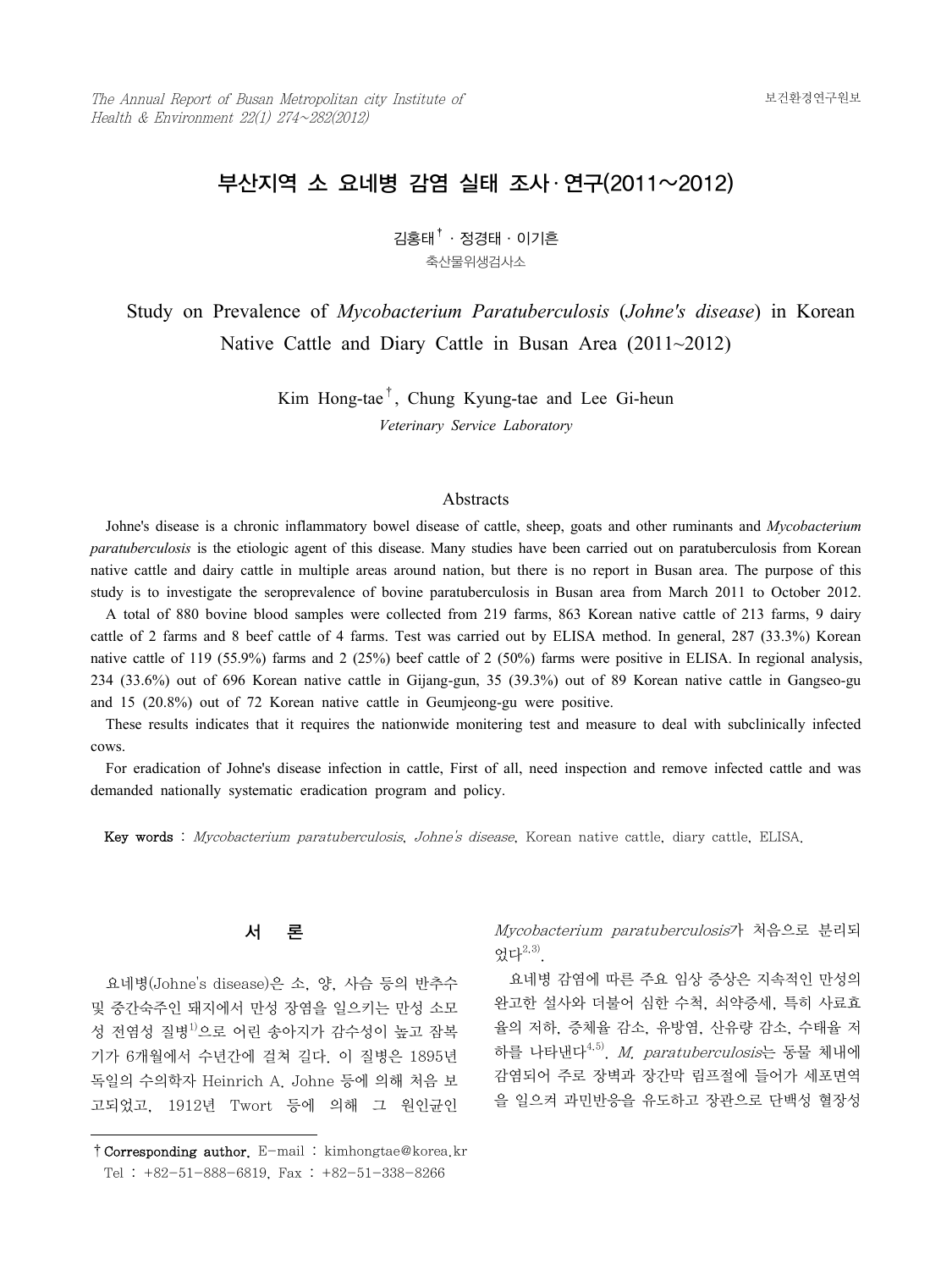분이 유출되어 만성 소모성 상태가 지속되어 그 결과 지 속적인 설사 및 영양분 흡수불량이 발생하여 결국 영양분 흡수 억제로 인해 폐사하게 된다. 또한 분변이나 조직에 형성된 균 덩어리는 분뇨와 함께 배출되는데 이 균은 심 한 온도의 변화나 건조 등 외부 환경에 저항성이 높고 일 반 소독제에도 저항성이 높다. 현재 요네병은 전 세계적 으로 발생하고 있으며 요네병에 감염된 개체는 뚜렷한 임 상증상 없이 오랜 잠복기와 함께 진행되면서 병원체를 지 속적으로 배출하므로 강력한 방역대책 없이는 근절이 어 려운 실정으로 요네병의 이러한 특징으로 인해 미국 젖소 산업에서 1년에 약 1억 달러 정도의 경제적 손실을 가져 오는 것으로 추정되며, 미국과 유럽에서는 소 전염병 중 가장 막대한 경제적 피해를 주는 만성 질병 중의 하나로 규정짓고 있다.

 또한 M. paratuberculosis는 사람에서 Crohn's disease를 일으키는 병원체로 공중보건학적으로 중요한 인수공통전염병의 원인균이다. Crohn's disease는 주로 대장 및 소장에서 만성 육아종성 염증을 일으키고 소화 관, 피부, 간, 관절 등에 병변을 나타낸다고 알려져 있다 6,7,8).

 요네병의 진단에는 임상증상, 병리조직학적 검사, 세균 배양을 이용한 원인체의 확인 및 다양한 방법을 이용한 면역학적인 반응 검사가 있다. 동물 군에서 전형적인 임 상증상이 나타나는 경우에는 임상적인 수준에서 확정적 진단을 할 수 있다. 감염 초기에는 요닌 진단법과 같은 세 포면역 반응에 의해서 진단이 가능하며 이후에는 보체결 합반응, 효소 면역항체법(ELISA) 같은 혈청반응에 의해 서 진단한다. 또한 분변 또는 병변조직을 배양하여 균을 분리 동정하는 방법도 있다. 특히 ELISA 기법을 기초로 한 혈청학적 검사법 $^{5,9,10,11)}$ 은 요네병균의 혈청 항체에 대 해 가장 민감하고 특이성이 높은 시험법으로 알려져 있 다. 요네병은 한 가지 진단법으로 완벽하게 진단할 수 없 기 때문에 임상증상, 역학적 상황, 세균분리와 혈청학적 진단을 종합하여 판단하여야만 보다 정확한 진단을 내릴 수 있다.

한국에서는 이 등 $^{12}$ 이 강원도 대관령 목장의 수입 젖소 에서 처음으로 임상형 요네병의 유입을 보고하였고, 전 등<sup>13)</sup>이 젖소에서 요네병균을 분리하여 국내 요네병의 발 생을 공식적으로 확인하였다. 김 등<sup>14)</sup>은 한우와 젖소에 대해 면역학적 방법으로 요네병을 조사한 결과 상당히 높 은 감염율(13.9%)을 보고함으로써 요네병에 대한 중요성 을 부각시켰으며, Kim과 Park15)은 요네병의 특이적 항 원인 재조합원인 34KDa 단백질을 생산하여 요네병의 혈 청학적 진단에 활용 가능성을 보고하였다.

 이러한 요네병은 국내 축산 농가에서도 만연하여 농가 에 막대한 경제적 손실을 초래하고 있으며, 오늘날에는 국민 소득의 증가와 생활수준 향상에 따라 축산식품의 안 전성과 위생관리에 대한 공중보건학적 중요성에 대한 관 심이 높아지고 있는 실정으로 안전한 축산식품의 제공을 위해서는 우선적으로 사양 단계에서부터 질병의 예방과 검진이 필요하고 이러한 요네병의 근절을 위해서 먼저 감 염 실태를 조사할 필요가 있다고 사료된다. 또한 본 조사 결과는 농가 피해 최소화와 방역 지도 자료 및 질병 예방 을 위한 기초 자료로 활용 가능하다고 사료된다.

 따라서, 본 연구에서는 요네병의 혈청학적 진단법 중 Enzyme-linked immunosorbent assay (ELISA) 검사 방법을 이용하여 부산지역 소 요네병 감염 실태를 조사하 고자 2011-2012년에 걸쳐 부산 지역에 사육 중인 소(한 우와 유우 및 육우)를 대상으로 본 조사․연구를 실시하게 되었다.

## 재료 및 방법

#### 공시재료

 소 요네병 항체 검사를 위한 시료는 2011년 1월부터 2012년 10월까지 부산 지역에서 사육 중인 소 219농가 880두(한우 213농가 863두, 유우 2농가 9두, 육우 4농가 8두)를 대상으로 채혈 후 혈청을 분리한 다음 검사 전까지 -20℃에 냉동보관 하였다가 혈청검사를 실시하였다.

 아울러, 착유우에 대해서는 부산 지역 관내 착유 중인 유우 11농가의 집합유 110건을 채취하여 검사 전까지 4℃에 냉장보관 하였다가 검사를 실시하였다.

### 실험방법

 Mycobacterium paratuberculosis Antibody Test Kit (IDEXX Pourquier ELISA, France)를 사용하여 제 조사의 설명서에 따라 검사를 실시하였다. 가검 혈청 10  $μl$ 를 혈청 희석액 190  $μl$ 로 20배 희석하여 30분간 정치 하고, 희석 혈청 100 ㎕와 비희석 양성 대조 혈청 및 음성  $H = 26$  제품 한 사이 코팅된 마이크로 플레이트에 분주한 뒤 실온(21℃)에서 30분간 반응한 다음 300 ㎕의 세척액으로 3회 세척하고 HRPO-conjugation 100 ㎕ 를 분주하고 상온(21℃)에서 30분간 반응시켰다. 다시 세 척액으로 3회 세척하고 TMB 100 ㎕를 분주하고 상온(2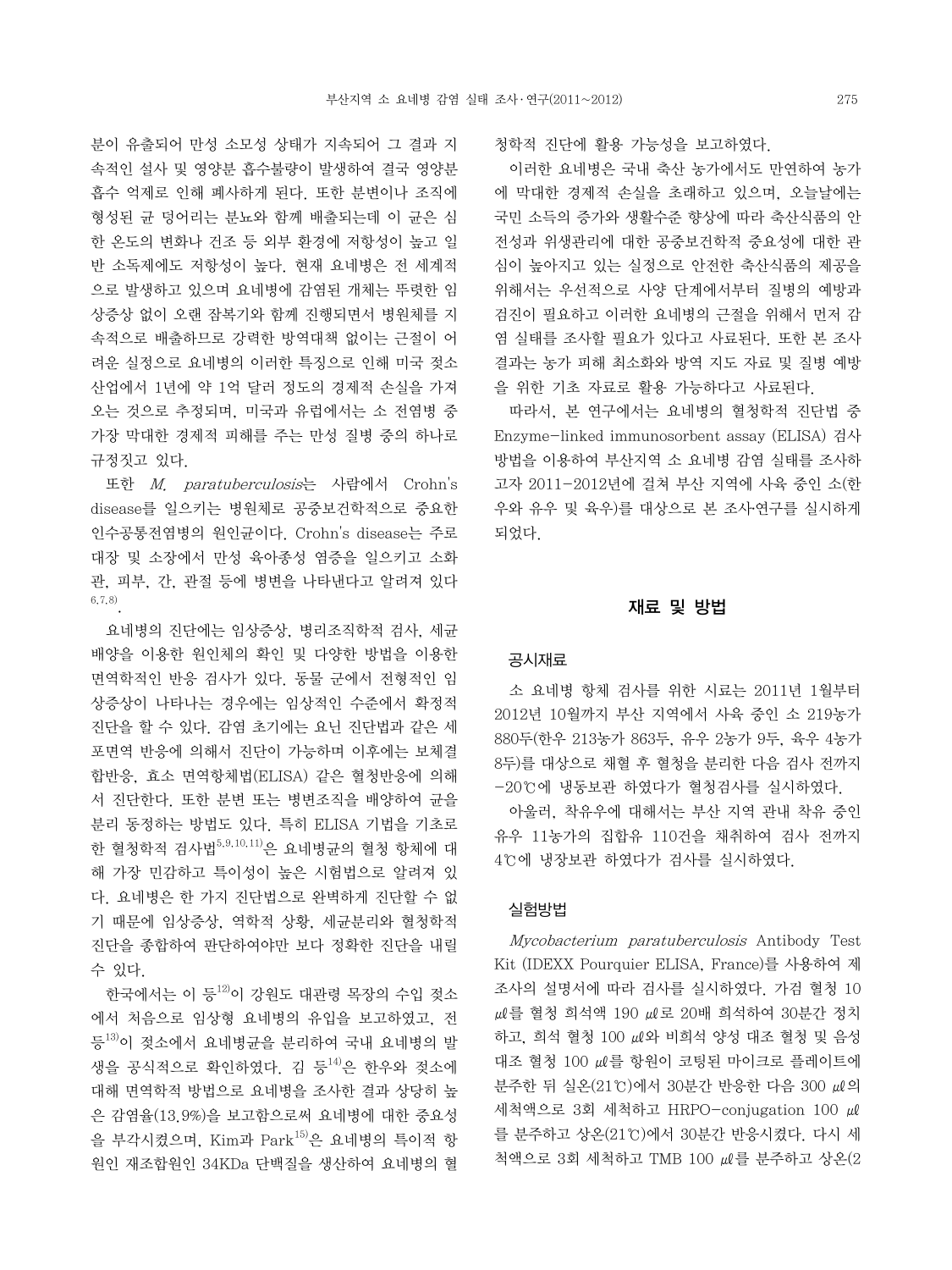1℃)에서 15분간 반응시켰다. Stop solution 100 ㎕를 분주하고 ELISA reader (ANTHOS, USA)를 이용하여 450 nm에서 흡광도를 측정하였다. 각 플레이트에는 표 준 양성과 표준 음성 혈청을 포함시켰으며 각 혈청의 검 사 결과는 다음과 같은 공식에 의하여 S/P ratio (%)로서 표현하였다. S/P ratio (%)가 45% 미만일 경우 음성, 45-55%인 경우 의양성, 55% 이상인 경우 양성으로 판 정하였다.

S/P ratio (%) = [검사시료 흡광도 - 평균 음성 대조 흡 광도] / [평균 양성 대조 흡광도 - 평균 음성 대조 흡광 도] X 100

 또한, 가검 집합유 100 ㎕를 혈청 희석액 100 ㎕로 2 배 희석하여 15분간 정치하고, 희석 유즙 100 ㎕와 비희 석 양성 대조 혈청 및 음성 대조 혈청 100 ㎕를 항원이 코팅된 마이크로 플레이트에 분주한 뒤 21℃(실온)에서  $45$  분간 반응한 다음 300  $\mu$  의 세척액으로 3회 세척하고 HRPO-conjugation 100 ㎕를 분주하고 21℃(상온)에 서 45분간 반응시켰다. 다시 세척액으로 3회 세척하고 TMB 100 ㎕를 분주하고 21℃(상온)에서 10분간 반응시 켰다. Stop solution 100 ㎕를 분주하고 ELISA reader (ANTHOS, USA)를 이용하여 450 nm에서 흡광도를 측 정하였다. 각 플레이트에는 표준 양성과 표준 음성 혈청 을 포함시켰으며 각 유즙의 검사 결과는 다음과 같은 공 식에 의하여 S/P ratio (%)로서 표현하였다. S/P ratio (%)가 20% 미만일 경우 음성, 20-30%인 경우 의양성, 30% 이상인 경우 양성으로 판정하였다.

S/P ratio (%) = [검사시료 흡광도 - 평균 음성 대조 흡 광도] / [평균 양성 대조 흡광도 - 평균 음성 대조 흡광 도] X 100

# 결 과

#### 축종별, 농가별, 개체별 요네병 항체 양성률

 부산 지역 관내에서 사육되는 소의 축종별, 농가별, 개 체별 요네병 감염 실태를 조사하기 위하여 한우 213농가 863두, 유우 2농가 9두, 육우 4농가 8두에 대해 ELISA 법으로 요네병 항체 양성률을 검사한 결과는 Table 1과 같다. 농가별 요네병 항체 양성률을 검사한 결과, 한우 213농가 중 119농가(55.9%), 유우 2농가 중 0농가(0%), 육우 4농가 중 2농가(50%)가 양성을 나타냈다. 축종별 요 네병 항체 양성률을 검사한 결과, 한우 863두 중 287두 (33.3%), 유우 9두 중 0두(0%), 육우 8두 중 2두(25%)가 양성을 나타냈다.

 부산 지역 전체 농가별 요네병 항체 양성률을 검사한 결과, 219농가 중 121농가(55.3%)가 양성을 나타냈고 부산 지역 전체 개체별 요네병 항체 양성률을 검사한 결 과, 880두 중 289두(32.8%)가 양성을 나타냈다.

#### 소의 지역별 요네병 항체 양성률

 부산 지역 관내에서 사육되는 소의 지역별 요네병 감염 실태를 조사하기 위하여 기장군 163농가 708두, 강서구 38농가 94두, 금정구 16농가 72두, 영도구 1농가 4두, 해운대구 1농가 2두에 대해 ELISA법으로 요네병 항체 양성률을 검사한 결과는 Table 2와 같다. 지역별 요네병

| <b>Breed</b>         | Group | No. of positive/Samples $(\%)$ |
|----------------------|-------|--------------------------------|
| Korean native cattle | Farms | 119/213 (55.9%)                |
|                      | Heads | 287/863 (33.3%)                |
| Dairy cattle         | Farms | $0/2$ $(0%)$                   |
|                      | Heads | $0/9$ $(0%)$                   |
| Beef cattle          | Farms | $2/4$ (50%)                    |
|                      | Heads | $2/8$ $(25%)$                  |
| Total                | Farms | $121/219$ $(55,3%)$            |
|                      | Heads | 289/880 (32.8%)                |

Table 1. Mycobacterium paratuberculosis seropositive ratio of Korean native cattle, dairy cattle and beef cattle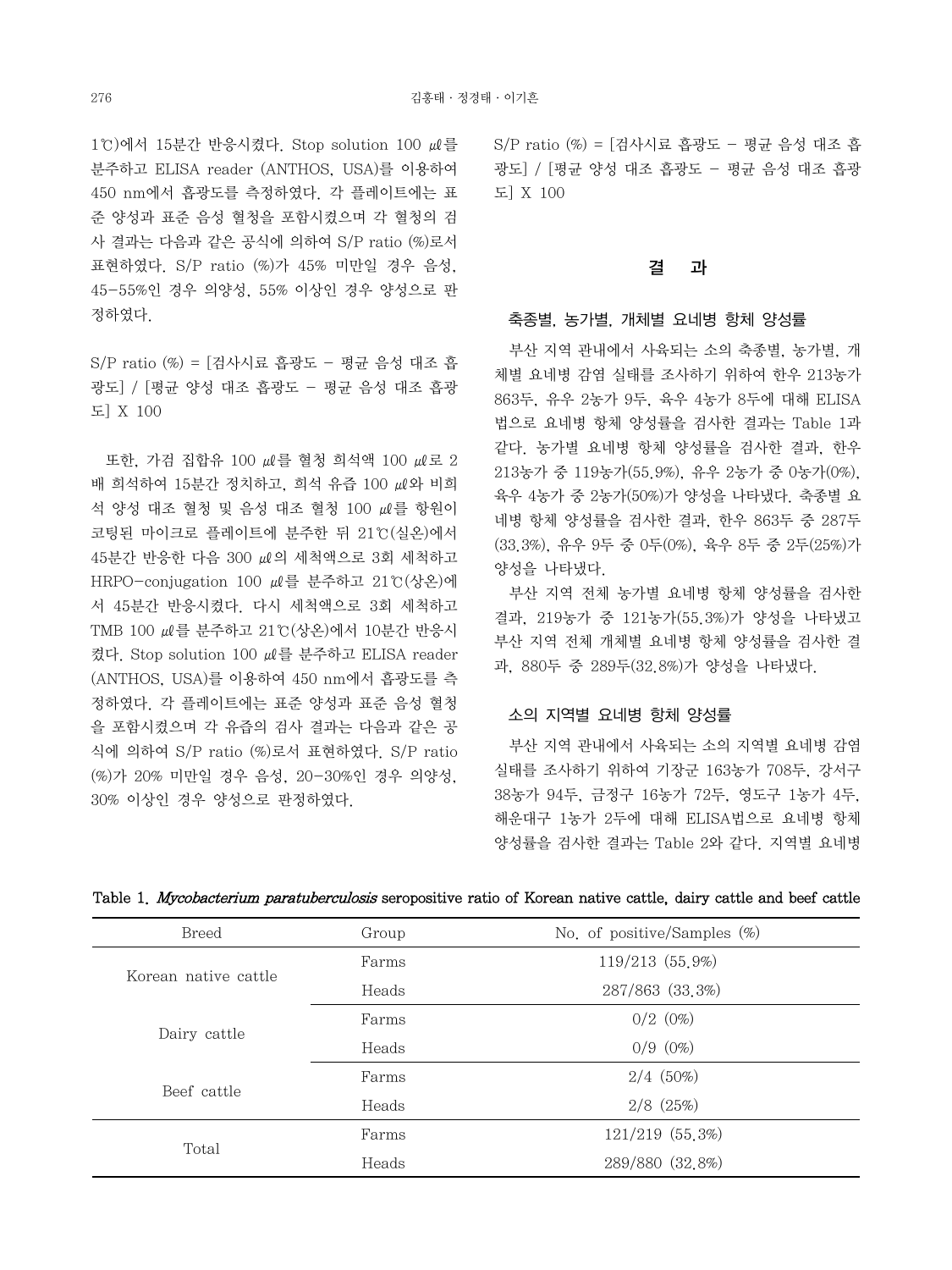| Region       | No. of positive/Farms $(\%)$ | No. of positive/Heads $(\%)$ |
|--------------|------------------------------|------------------------------|
| Gijang-gun   | 89/163 (54.6%)               | 234/708 (33.1%)              |
| Gangseo-gu   | $22/38$ $(57.9%)$            | $37/94$ $(39.4\%)$           |
| Geumjeong-gu | 8/16(50%)                    | 15/72 (20.8%)                |
| Yeongdo-gu   | $1/1$ $(100\%)$              | $2/4$ (50%)                  |
| Haeundae-gu  | $1/1$ $(100\%)$              | $1/2$ (50%)                  |
| Total        | 121/219 (55.3%)              | 289/880 (32.8%)              |

Table 2. The positive rate of *Mycobacterium paratuberculosis* of cattle according to region in Busan area

Table 3. The positive rate of *Mycobacterium paratuberculosis* of Korean native cattle according to region in Busan area

| Region of Korean<br>native cattle | No. of positive/Farms $(\%)$ | No. of positive/Heads $(\%)$ |
|-----------------------------------|------------------------------|------------------------------|
| Gijang-gun                        | 89/162 (54.9%)               | 234/696 (33.6%)              |
| Gangseo-gu                        | 20/33 (60.6%)                | 35/89 (39.3%)                |
| Geumjeong-gu                      | $8/16$ (50%)                 | 15/72 (20.8%)                |
| Yeongdo-gu                        | $1/1$ $(100\%)$              | $2/4$ (50%)                  |
| Haeundae-gu                       | $1/1(100\%)$                 | $1/2$ (50%)                  |
| Total                             | 119/213 (55.9%)              | 287/863 (33.3%)              |

항체 양성률을 농가별로 검사한 결과, 기장군 163농가 중 89농가(54.6%), 강서구 38농가 중 22농가(57.9%), 금정 구 16농가 중 8농가(50%), 영도구 1농가 중 1농가 (100%), 해운대구 1농가 중 1농가(100%)가 양성을 나타 냈다. 지역별 요네병 항체 양성률을 소 개체별로 검사한 결과, 기장군 708두 중 234두(33.1%), 강서구 94두 중 37두(39.4%), 금정구 72두 중 15두(20.8%), 영도구 4두 중 2두(50%), 해운대구 2두 중 1두(50%)가 양성을 나타 냈다.

## 한우의 지역별 요네병 항체 양성률

 부산 지역 관내에서 사육되는 한우의 지역별 요네병 감 염 실태를 조사하기 위하여 기장군 한우 162농가 696두, 강서구 한우 33농가 89두, 금정구 한우 16농가 72두, 영 도구 한우 1농가 4두, 해운대구 한우 1농가 2두에 대해 ELISA법으로 요네병 항체 양성률을 검사한 결과는 Table 3과 같다. 지역별 한우의 요네병 항체 양성률을 농 가별로 검사한 결과, 기장군 한우 162농가 중 89농가 (54.9%), 강서구 한우 33농가 중 20농가(60.6%), 금정구 한우 16농가 중 8농가(50%), 영도구 한우 1농가 중 1농 가(100%), 해운대구 한우 1농가 중 1농가(100%)가 양성 을 나타냈다. 지역별 한우의 요네병 항체 양성률을 한우 개체별로 검사한 결과, 기장군 한우 696두 중 234두 (33.6%), 강서구 한우 89두 중 35두(39.3%), 금정구 한 우 72두 중 15두(20.8%), 영도구 한우 4두 중 2두(50%), 해운대구 한우 2두 중 1두(50%)가 양성을 나타냈다.

 부산 지역 한우의 요네병 항체 양성률을 검사한 결과, 전체 213농가 중 119농가(55.9%)가 양성을 나타냈고 한 우 개체별로 요네병 항체 양성률을 검사한 결과, 863두 중 287두(33.3%)가 양성을 나타냈다.

## 성별 요네병 항체 양성률

 부산 지역 관내에서 사육되는 소의 성별 요네병 감염 실태를 조사하기 위하여 880두에 대해 ELISA법으로 성 별 요네병 항체 양성률을 검사한 결과는 Table 4와 같다. 성별 요네병 항체 양성률을 검사한 결과, 암컷 840두 중 279두(33.2%), 수컷 40두 중 10두(25%)가 양성을 나타 냈다.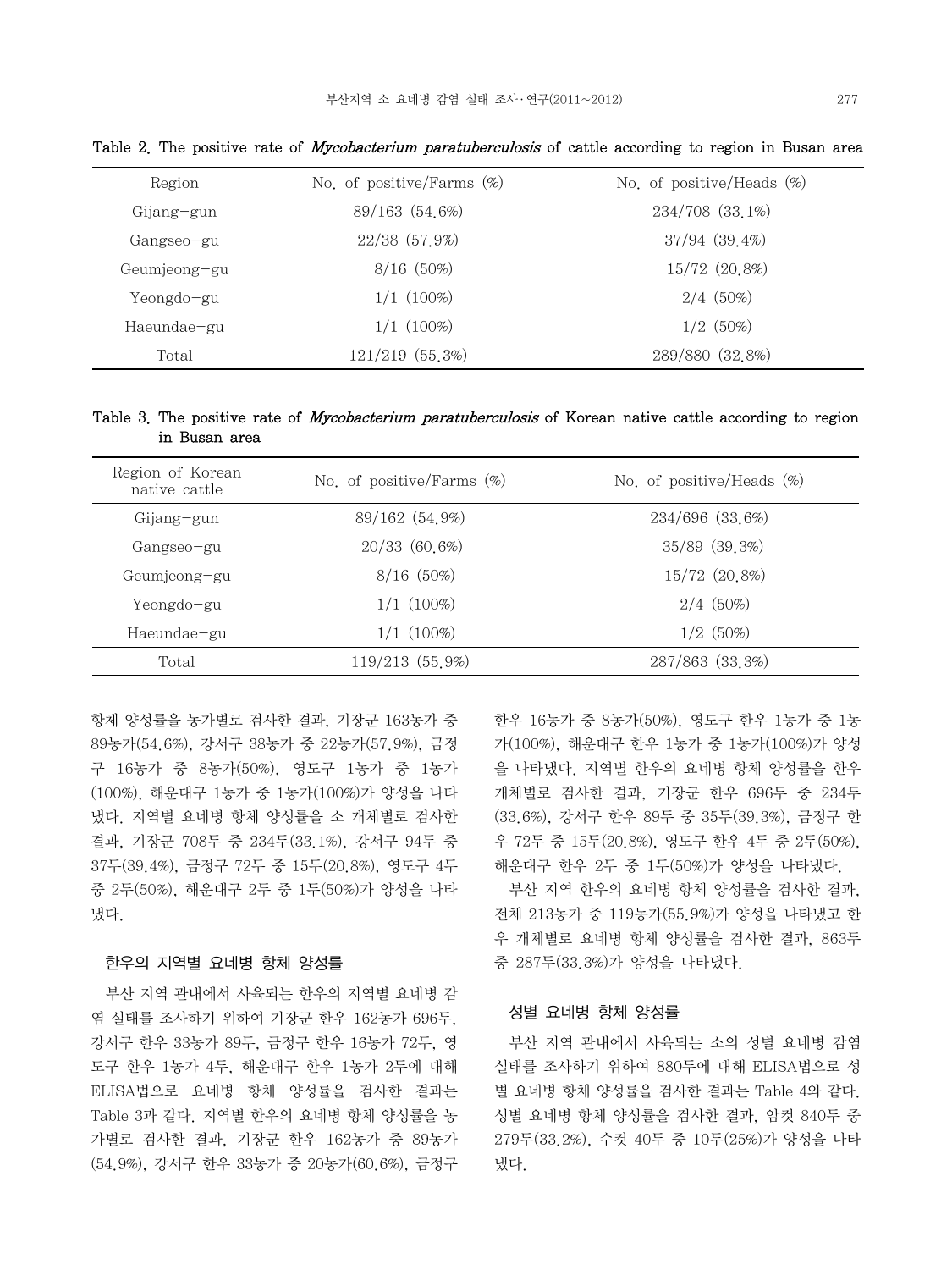| Sex of cattle | No. of positive/Samples $(\%)$ |  |
|---------------|--------------------------------|--|
| Female        | 279/840 (33.2%)                |  |
| Male          | $10/40$ $(25%)$                |  |

Table 4. The positive rate of *Mycobacterium paratuberculosis* of cattle according to sex

Table 5. The positive rate of *Mycobacterium paratuberculosis* of cattle according to age

| Age (year)      | No. of positive/Samples $(\%)$ |
|-----------------|--------------------------------|
|                 | 15/70 (21.4%)                  |
| 2               | 33/104 (31.7%)                 |
| 3               | 87/258 (33.7%)                 |
| 4               | 118/323 (36.5%)                |
| 5               | 21/57 (36.8%)                  |
| $6\phantom{1}6$ | $8/27$ (29.6%)                 |
| 7               | $6/19$ $(31.6%)$               |
| $8 - 11$        | $1/22$ $(4.5%)$                |

## Table 6. Mycobacterium paratuberculosis seropositive ratio of dairy cattle farms and raw milk

| Dairy cattle | No. of positive/Samples $(\%)$ |  |
|--------------|--------------------------------|--|
| Farms        | $0/11(0\%)$                    |  |
| Raw milk     | $0/110(0\%)$                   |  |

Table 7. The positive rate of Mycobacterium paratuberculosis of dairy cattle farms and raw milk according to region in Busan area

| Region of dairy cattle | No. of positive/Farms $(\%)$ | No. of positive/Raw milk $(\%)$ |
|------------------------|------------------------------|---------------------------------|
| Gijang-gun             | $0/4$ (0%)                   | $0/40(0\%)$                     |
| Gangseo-gu             | $0/7$ $(0%)$                 | $0/70(0\%)$                     |

## 연령별 요네병 항체 양성률

 부산 지역 관내에서 사육되는 소의 연령별 요네병 감염 실태를 조사하기 위하여 880두에 대해 ELISA법으로 연 령별 요네병 항체 양성률을 검사한 결과는 Table 5와 같 다. 연령별 요네병 항체 양성률을 검사한 결과, 1세 70두 중 15두(21.4%), 2세 104두 중 33두(31.7%), 3세 258 두 중 87두(33.7%), 4세 323두 중 118두(36.5%), 5세 57두 중 21두(36.8%), 6세 27두 중 8두(29.6%), 7세 19 두 중 6두(31.6%), 8-11세 22두 중 1두(4.5%)가 양성을 나타냈다.

## 유우의 농가별 요네병 항체 양성률

 부산 지역 관내에서 사육되는 유우의 농가별 요네병 감 염 실태를 조사하기 위하여 착유 11농가의 집합유 110건 에 대해 ELISA법으로 요네병 항체 양성률을 검사한 결과 는 Table 6과 같다. 농가별 요네병 항체 양성률을 검사한 결과, 유우 11농가 모두 음성을 나타냈다. 집합유별 요네 병 항체 양성률을 검사한 결과, 집합유 110건 모두 음성 을 나타냈다.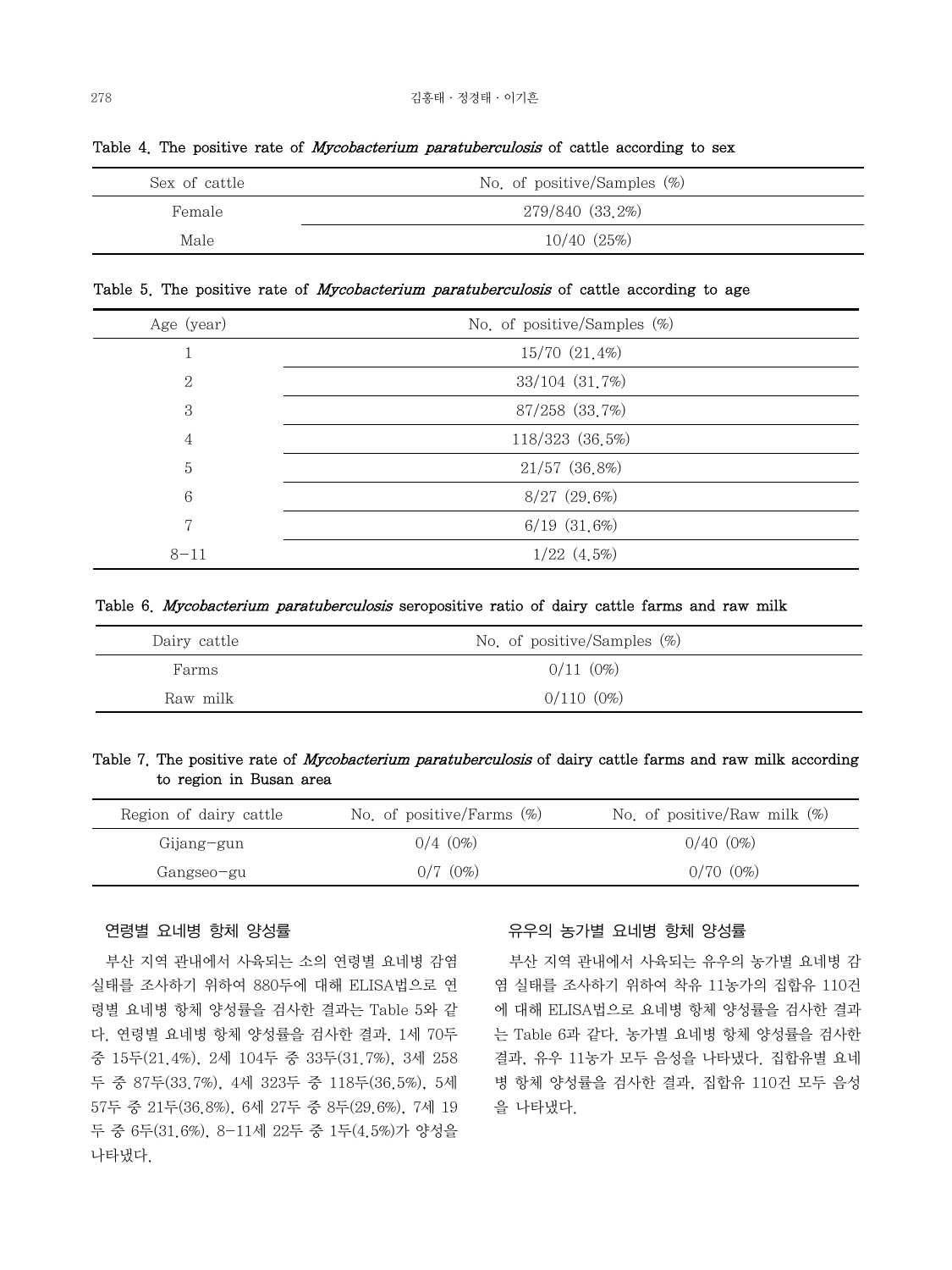## 유우의 지역별 요네병 항체 양성률

 부산 지역 관내에서 사육되는 유우의 지역별 요네병 감 염 실태를 조사하기 위하여 기장군 착유 4농가 유즙 40 건, 강서구 착유 7농가 유즙 70건에 대해 ELISA법으로 요네병 항체 양성률을 검사한 결과는 Table 7과 같다. 지 역별 요네병 항체 양성률을 농가별로 검사한 결과, 기장 군 착유 4농가, 강서구 착유 7농가 모두 음성을 나타냈 다. 지역별 요네병 항체 양성률을 집합유별로 검사한 결 과, 기장군 유즙 40건, 강서구 유즙 70건 모두 음성을 나 타냈다.

#### 고 찰

 요네병은 한우 및 젖소에서 만성소모성 질환을 일으키 는 대표적 질병인 결핵병과 원인균 및 임상증상의 특징이 비슷할 뿐만 아니라 치료 및 근절이 어려워 소 사육농가 에 막대한 피해를 주는 질병이다. 따라서 일부 국가에서 는 요네병을 결핵병, 네오스포라병, 소 백혈병, 바이러스 성 설사병과 더불어 젖소의 생산성과 잠재적 경제 손실의 위험 질병으로 지정하여 근절을 위해 지속적인 노력을 하 고 있다16,17,18,19). 하지만 현재 우리나라에서는 요네병의 경우 가축전염병예방법상 제2종 가축전염병으로 지정되 어 있으며, 특별히 요네병이 의심되어 의뢰된 농가에 대 해서 검사를 실시하고 있으나 검사 결과 양성 농가의 사 후관리에 대한 적용이 모호하여 농가 지도에 어려움이 많 다. 또한 혈청과 분비물을 통한 지역별 또는 농가 단위의 산발적인 요네병 항체 양성률에 대해 조사는 이루어지고 있으나 전 개체에 대한 체계적인 검진이나 요네병 항체가 조사는 거의 이루어지지 못하고 있는 실정이다. 점차 대 단위 사육 농가 및 전업농의 증가로 인해 한우 및 젖소 사양관리의 중요성이 확대되고 있으며, 그만큼 대단위 사 육농가 일수록 질병에 한 번 노출되면 확산이 빠르고 근 절이 어려워 차단방역이 강조되고 있다. 그러나 사안의 중요성에도 불구하고 우리나라에서는 전 국가차원에서의 요네병 감염 실태 조사 및 연구는 아직까지 실시되지 않 고 있어서 앞으로 좀 더 강력한 검진과 방역체계 강화가 필요하다고 생각된다.

 본 연구에서 부산 지역 관내에서 사육되는 소의 축종 별, 농가별, 개체별 요네병 감염 실태를 조사한 결과, 농 가별 요네병 항체 양성률은 한우 55.9%, 유우 0%, 육우 50%의 농가가 양성을 나타냈고 축종별 요네병 항체 양성

률은 한우 33.3%, 유우 0%, 육우 25%가 양성을 나타냈 다. 아울러, 부산 지역 전체 농가별 요네병 항체 양성률을 검사한 결과, 55.3%가 양성을 나타냈고 부산 지역 전체 개체별 요네병 항체 양성률을 검사한 결과, 32.8%가 양 성을 나타냈다.

 이와 같은 결과는 지금까지 국내의 연구자들이 조사한 여러 결과보다 요네병 항체 양성률이 훨씬 높게 나타났다.

 즉 국내에서 김 등14)이 1994년 강원, 경기, 충남, 전북 지역의 소 2,719두를 대상으로 ELISA로 검사한 결과 363두(13.4%)가 양성 반응을 나타내었고, 지역별로는 강 원, 충남, 전북이 11.4-15.7%로 큰 차이를 나타내지 않 았다는 보고와 김 등<sup>20)</sup>이 2002년 강원 지역 젖소 2,261 두를 ELISA로 검사한 결과 372두(16.4%)가 양성 반응을 보였다는 보고 및 박 등<sup>21)</sup>이 2007년 울산 지역의 젖소 총 452두를 ELISA로 검사한 결과 24두(5.3%)가 양성을 나 타내었다는 보고와 비교해서 항체 양성률이 훨씬 높게 나 타났다.

 특히 최근 이 등22)이 2009년 경북 동부 지역 젖소 363 두 중 25두(6.9%), 한우 189두 중 19두(6.8%)가 요네병 ELISA 양성이라고 보고한 것보다도 항체 양성률이 훨씬 높게 나타났고 아울러 한우 및 젖소 밀집 사육지에서의 요네병 항체 양성률이 보다 높게 나타나는 경향은 유사하 였다.

또한 전 등 2009년 충남 서산태안 지역 관내 젖소 착유농가를 대상으로 MRT용 집합유에 대한 요네병 ELISA 검사한 결과 항체 양성률은 총 254건 중 13건 (5.1%), 착유 농가 총 57호 중 3호(5.2%)로 조사되었고, 양성 농가에서 3호 중 2호는 사육 두수 30두 미만의 소규 모 농가였고 1농가는 30두 이상을 사육하는 대규모 사육 농가로 조사되어 비교적 소규모 농가에서 높은 감염률을 나타내고 있어 요네병 관리에서는 소규모 농가를 위주로 방역 대책이 이루어져야 함을 시사하고 있다고 보고하면 서 젖소 개체별 양성률과 한우 개체별 및 농장별 항체 양 성률은 모두 다른 지역(10-20%)에 비해 다소 낮게 나타 났지만 젖소 농장별 항체 양성률은 22%로 다소 높게 나 타났다고 보고하였는데 이 보고 결과와 비교했을 때 역시 부산 지역의 요네병 항체 양성률이 훨씬 높게 나타났지만 농가별로는 한우 및 젖소 밀집 사육지에서의 요네병 항체 양성률이 보다 높게 나타나고 축종별로는 한우 20두 이하 및 젖소 30두 이하 사육 농가의 소규모 사육 농가에서 요 네병 양성우가 주로 발생하는 경향이 유사하였다.

 이는 사육 규모가 작은 농장인 경우 사육의 회전이 느 리고 사육 시설이 미비하며 방역 의식이 낮아 요네병의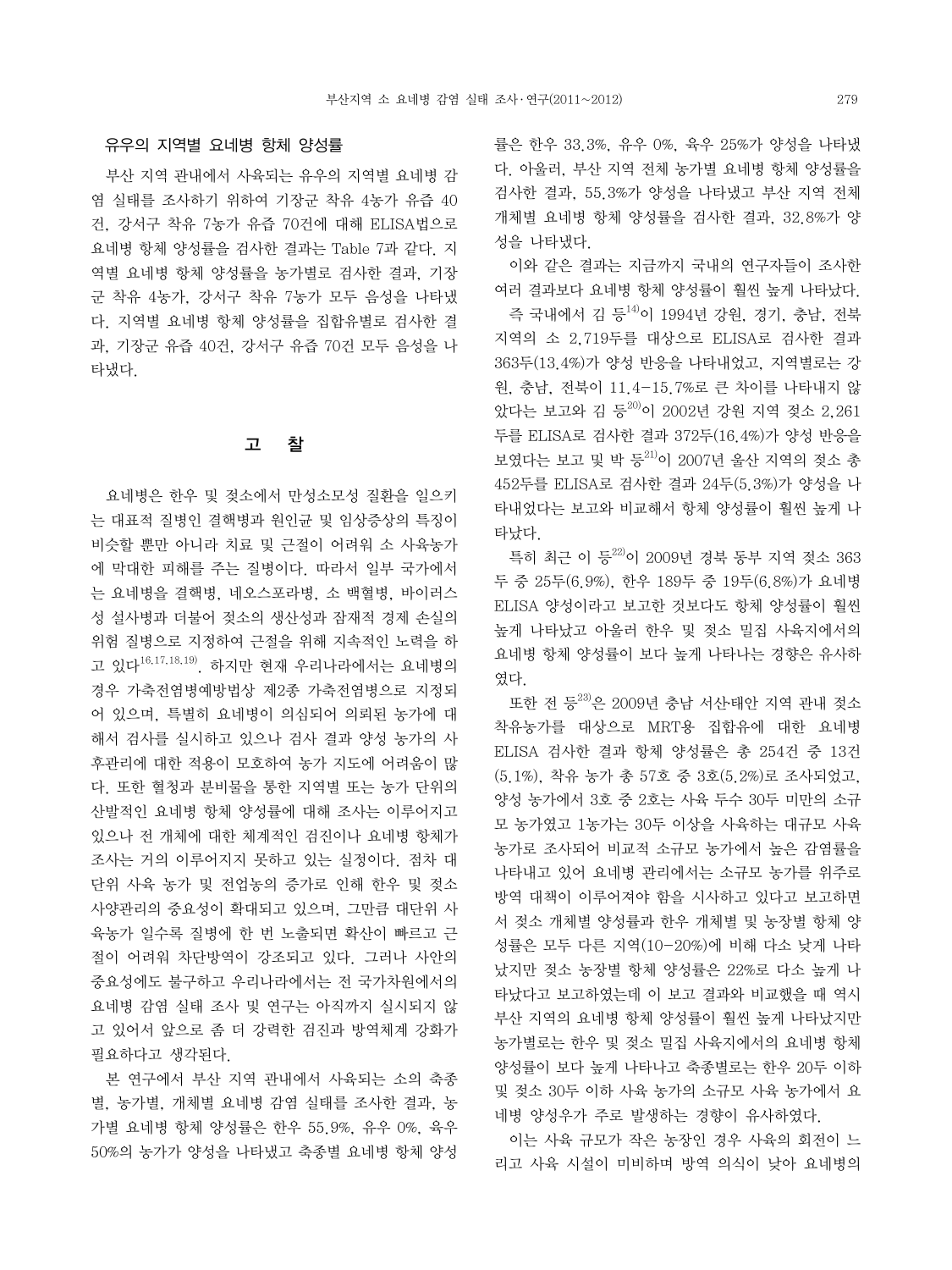발생률이 더 높은 것으로 사료되고 사육 규모가 큰 전업 농가일수록 가축위생 및 방역에 더욱 철저를 기한 것으로 추측되나 정확한 원인규명을 위해서는 많은 연구가 이루 어져야 할 것으로 생각된다.

 아울러, 손 등24)이 2012년 경남 중부 지역 도축장 출하 우를 대상으로 ELISA 검사한 결과 총 240두 중 3두 (1.3%), 그 중 한우 228두 중 3두(1.3%)가 요네병 양성 반응을 보였다고 보고한 것보다는 부산지역의 요네병 항 체 양성률이 훨씬 높게 나타났다.

 본 연구에서 부산 지역 관내에서 사육되는 한우의 지역 별 요네병 감염 실태를 조사한 결과, 기장군 한우 농가 54.9%, 강서구 한우 농가 60.6%, 금정구 한우 농가 50%, 영도구 한우 농가 100%, 해운대구 한우 농가 100% 가 양성을 나타냈다. 지역별 요네병 항체 양성률을 한우 개체별로 검사한 결과, 기장군 한우 33.6%, 강서구 한우 39.3%, 금정구 한우 20.8%, 영도구 한우 50%, 해운대구 한우 50%가 양성을 나타냈다. 아울러, 부산 지역 한우의 요네병 항체 양성률을 검사한 결과, 전체 55.9%의 농가가 양성을 나타냈고 한우 33.3%의 개체가 양성을 나타냈다.

 이러한 결과는 부산 지역이 광역시라는 환경여건으로 인해서 축산 농가가 주로 기장군과 강서구에 편중되어 있 어 본 조사에서 시료 채취한 금정구, 영도구, 해운대구의 농가수와 개체수는 미미한 관계로 요네병 항체 양성률이 기장군과 강서구 두 지역에서 기타 소규모 사육 지역보다 상당히 높게 나타나는 경향을 나타내었고 사양 농가의 사 육 두수 면에서도 다른 시․도의 농가 규모보다 대부분이 훨씬 작아서 조사 대상 농가 중 한우 20두 이하 사육 농가 및 젖소 30두 이하의 소규모 사육 농가에서 요네병 양성 우가 주로 발생하는 경향을 보이는 것으로 사료된다.

 본 연구 결과에서 부산 지역 관내에서 사육되는 소의 성별 요네병 감염 실태를 조사한 결과, 암컷 33.2%, 수컷 25%가 양성을 나타내 성별에 따른 차이는 별로 없는 것 으로 판단된다.

 본 연구 결과에서 부산 지역 관내에서 사육되는 소의 연령별 요네병 감염 실태를 조사한 결과, 1세 21.4%, 2세 31.7%, 3세 33.7%, 4세 36.5%, 5세 36.8%, 6세 29.6%, 7세 31.6%, 8-11세 4.5%가 양성을 나타냈는데 이러한 결과에서 1-7세까지는 연령별에 따른 차이가 별 로 없이 거의 비슷한 요네병 항체 양성률(21.4% 36.8%)을 나타내는 것으로 판단된다.

 본 연구 결과에서 부산 지역 관내에서 사육되는 유우의 농가별, 지역별 요네병 감염 실태를 조사하기 위하여 착 유 11농가의 집합유 110건에 대해 ELISA법으로 농가별,

집합유별 요네병 항체 양성률을 검사한 결과, 유우 11농 가(기장군 착유 4농가, 강서구 착유 7농가) 집합유 110건 (기장군 유즙 40건, 강서구 유즙 70건) 모두 음성을 나타 냈는데 이러한 결과에서 사람에게 우유를 공급하는 유우 와 집합유에서 부산지역의 요네병 항체 양성률이 음성인 것은 타 지역에서 양성율을 보인 것에 비해서는 위생상태 가 아주 양호한 것으로 판단된다.

 국내에서 2000년 이후에도 요네병은 지속적으로 발생 하였으며, 2011년까지 전국적으로 607건 1,560두가 발 생하였다. 연도별로는 2000년에 1건 5두, 2001년에 1건 2두, 2002년에 6건 45두, 2003년에 10건 39두, 2004년 에 28건 73두, 2005년에 30건 69두, 2006년에 20건 122두, 2007년에 26건 53두, 2008년에 48건 90두, 2009년에 111건 277두, 2010년에 168건 432두가 발생 하는 등 최근 4년간 높은 증가 추세에 있다.

 이러한 요네병은 진단에 의한 양성축 발생시에는 도태 해야하고 유효한 치료법은 없다.

 현재 국내에서는 요네병을 제2종 가축전염병으로 지정 하여 의뢰된 농가를 대상으로 검사를 실시하고 있으나 가 축전염병예방법에 명시되어 있는 살처분을 적용할 수 있 는 전염병이 아니기 때문에 양성으로 판정된 가축은 살처 분이 아닌 폐기 또는 도태 처리를 하며, 그나마도 전신증 상이 있으면 축산물위생관리법 상 도축이 되지 않고 또한 임상 증상이 발현되지 않는 무증상우에 대한 국내 모니터 링 검사가 전무한 실정으로 방역 상 허점이 있으며 양성 농가에 대한 사후관리 적용이 모호하여 농가 지도에 어려 움이 있다. 또한 개체별로 항체가 조사는 이루어지고 있 으나 농장별로 여러 질병에 대한 항체가 조사는 전무한 실정임으로 대단위 사육 농장을 중심으로 한 생산성 저하 를 유발하는 질병들에 대한 검사가 필요하다고 생각된다.

 즉, 요네병을 근절하기 위해서는 모든 농가에서 주기적 으로 감염 확인을 위한 모니터링 검진이 이루어져야하고 양성으로 판정된 가축을 살처분 하는 것이 해당 발생 농 가를 위해 가장 현명한 방법으로 판단되며, 아울러 감염 된 폐사체는 가축전염병예방법과 가축 방역 지침에서 권 장하는 절차를 준수하여 매몰 또는 처리하여야 환경 요인 등으로 해당 농가나 인접 농가에서 기르는 다른 가축들에 게 전염을 예방할 수 있을 것이며 양성축을 사육했던 농 가의 사육장과 주위의 전반적인 시설과 기구 등에 대해서 도 철저한 소독을 하고 상당 기간 동안 입식을 중지한 후 질병의 원인균이 청정화가 된 후에 가축들을 재입식하는 것이 바람직한 사양방법이라고 판단된다.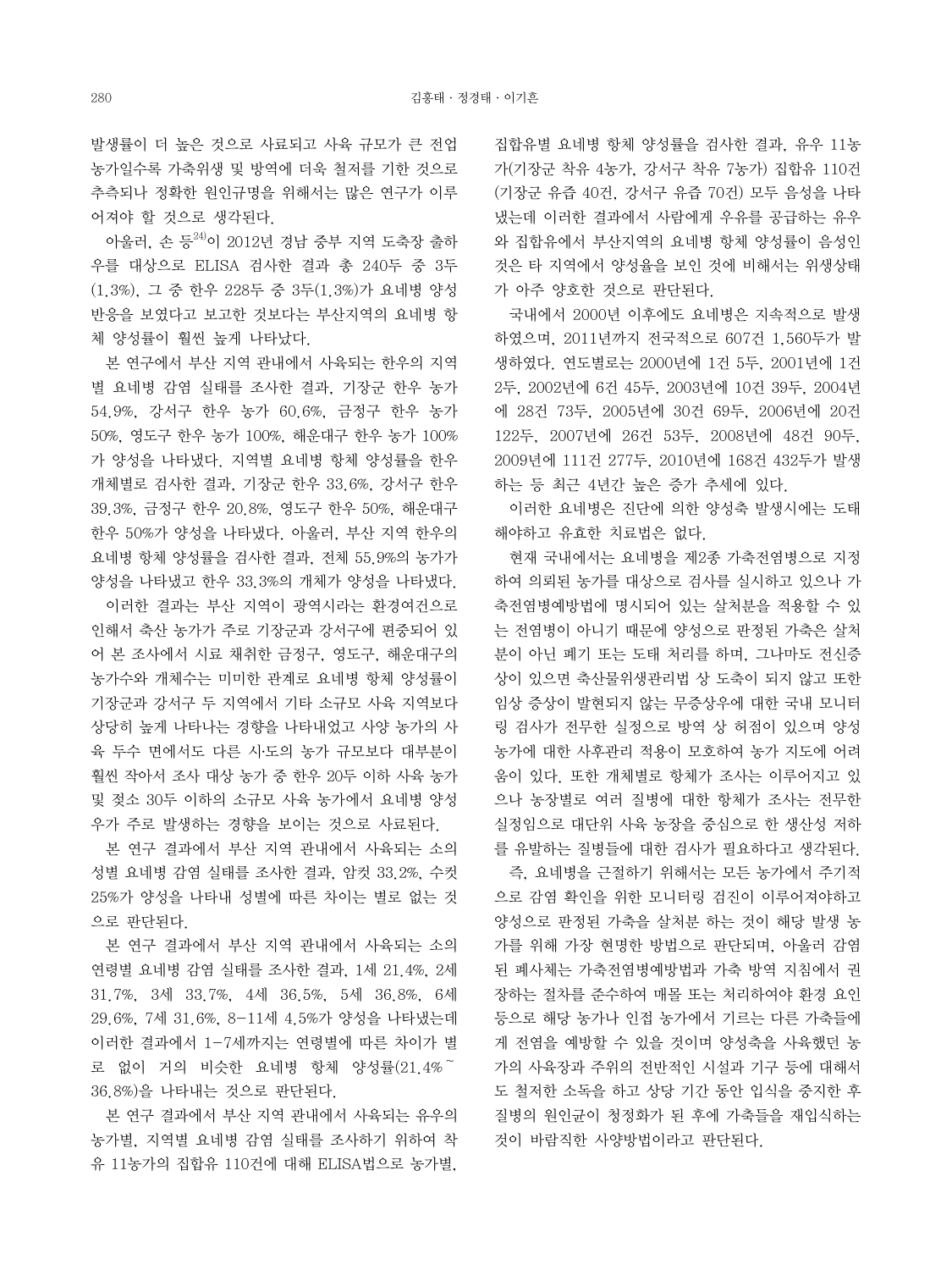# 결 론

- 1. 본 연구에서 부산 지역 관내에서 사육되는 소의 농가 별, 축종별 요네병 감염 실태를 조사하기 위하여 ELISA법으로 농가별 요네병 항체 양성률을 검사한 결 과, 한우 213농가 중 119농가(55.9%), 유우 2농가 중 0농가(0%), 육우 4농가 중 2농가(50%)가 양성을 나타 냈고 축종별 요네병 항체 양성률을 검사한 결과, 한우 863두 중 287두(33.3%), 유우 9두 중 0두(0%), 육우 8두 중 2두(25%)가 양성을 나타냈다.
- 2. 본 연구에서 부산 지역 관내에서 사육되는 한우의 지 역별 요네병 감염 실태를 조사하기 위하여 ELISA법으 로 지역별 요네병 항체 양성률을 농가별로 검사한 결 과, 기장군 한우 162농가 중 89농가(54.9%), 강서구 한우 33농가 중 20농가(60.6%), 금정구 한우 16농가 중 8농가(50%), 영도구 한우 1농가 중 1농가(100%), 해운대구 한우 1농가 중 1농가(100%)가 양성을 나타 냈고 지역별 요네병 항체 양성률을 한우 개체별로 검 사한 결과, 기장군 한우 696두 중 234두(33.6%), 강 서구 한우 89두 중 35두(39.3%), 금정구 한우 72두 중 15두(20.8%), 영도구 한우 4두 중 2두(50%), 해운 대구 한우 2두 중 1두(50%)가 양성을 나타냈다.
- 3. 본 연구 결과에서 부산 지역 관내에서 사육되는 소의 성별 요네병 감염 실태를 조사하기 위하여 880두에 대 해 ELISA법으로 성별 요네병 항체 양성률을 검사한 결과, 암컷 840두 중 279두(33.2%), 수컷 40두 중 10 두(25%)가 양성을 나타냈다.
- 4. 본 연구 결과에서 부산 지역 관내에서 사육되는 소의 연령별 요네병 감염 실태를 조사하기 위하여 880두에 대해 ELISA법으로 연령별 요네병 항체 양성률을 검사 한 결과, 1세 70두 중 15두(21.4%), 2세 104두 중 33 두(31.7%), 3세 258두 중 87두(33.7%), 4세 323두 중 118두(36.5%), 5세 57두 중 21두(36.8%), 6세 27 두 중 8두(29.6%), 7세 19두 중 6두(31.6%), 8-11세 22두 중 1두(4.5%)가 양성을 나타냈다.

 본 조사 ․ 연구를 통하여 부산 지역뿐만 아니라 전국적 으로 비임상형 요네병이 발생하고 있는 것으로 판단되기 때문에 요네병 검사를 확대하여 한우와 착유 중인 젖소 사육 농가에 대한 정기적인 요네병 검사를 실시하여 양성 축을 색출하여 도태를 유도하는 좀 더 강력한 검진과 방 역대책 강화가 절실히 필요할 것으로 사료된다.

# 참고문헌

- 1. Mcfadden JJ, Butcher PD, Thompson J, Chiodini R, Hermon-taylor J., The use of DNA probes identifying restriction-fragment-lenth polymorphisms examine the Mycobacterium avium complex, Mol Microbiol, 1(3), pp.283~291(1987).
- 2. Johne HA, Frothingham L., Ein eigenthuemlicher Fall von Tuberkulose beim Rind, Deutsche Zeitschrift Tiermed Pathol, 21, pp.438~454(1895).
- 3. Twort FW, Ingram GLY., A method for isolating and cultivating Mycobacterium enteritidis chronicae pseudotuberculosae bovis johne and some experiments on the preparation of a diagnostic vaccine for pseudotuberculosae enteritis of bovines, Proc Royal Soc London, 84, pp. $517 \sim 543(1912)$ .
- 4. Vary PH, Andersen PR, Green E, Hermon-Taylor J, McFadden JJ., Use of highly specific DNA probes and the polymerase chain reaction to detect Mycobacterium paratuberculosis in Johne's disease, J Clin Microbiol, 28(5), pp.933  $\sim$ 937(1990).
- 5. Yokomozo Y, Yugi H, Merkal RS., A method for avoiding false-positive reactions in an enzyme-linked immunosorbent assay (ELISA) for the diagnosis of bovine paratuberculosis, Nippon Juigaku Zasshi, 47, pp.111~119(1985).
- 6. Gitnick G, Collins J, Beaman B, Brooks D, Arthur M, Imaeda T, Palieschesky M., Preliminary report on isolation of mycobacteria from patients with Crohn's disease,  $\dot{D}ig$  Dis Sci, 34(6), pp.925~932(1989).
- 7. Graham DY, Markesich DC, Yoshimura HH., Mycobacteria and inflammatory bowl disease, Results of culture, Gastroenterology, 92, pp.436  $\sim$ 442(1987).
- 8. Mcfadden JJ, Butcher PD, Chiodini R, Hermon-Taylor J., Crohn's disease isolated mycobacteria are identical to Mycobacterium paratuberculosis, as determined by DNA probes that distinguish between mycobacterial species, J Clin Microbiol, 25(5), pp.796~801(1987).